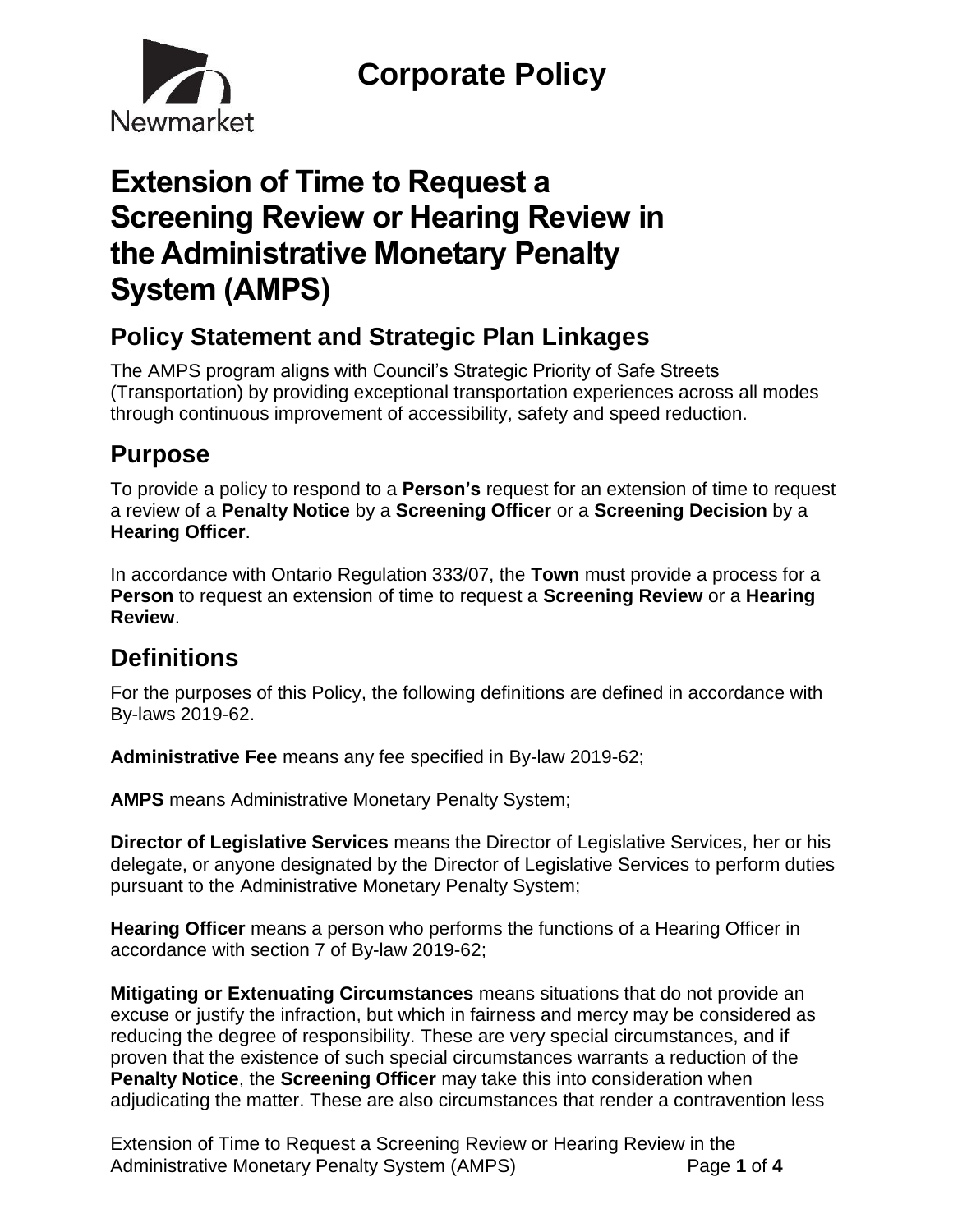serious and may lessen the degree of responsibility. The **Person** claiming mitigating or extenuating circumstances shall provide proof of their claim with oral evidence and documented proof (i.e. medical records, birth announcement), if available.

**Manager of Regulatory Services** means the **Town's** Manager of Regulatory Services or his/her designate.

**Penalty Notice** means a notice given to a **Person** pursuant to section 5 of By-law 2019- 62;

**Person** includes an individual or a business name, sole proprietorship, corporation, partnership, or limited partnership, or an authorized representative thereof, whose name appears on the vehicle permit as provided by the Ontario Ministry of Transportation. If the vehicle permit consists of a vehicle portion and licence plate portion, and different **Persons** are named on each portion, the **Person** whose name appears on the licence plate portion, as provided by the Ontario Ministry of Transportation, is the Person for the purposes of this Policy;

**Hearing Review** means the process set out in section 7 of By-law 2019-62;

**Screening Review** means the process set out in section 6 of By-law 2019-62;

**Screening Decision** means a notice which contains the decision of a **Screening Officer**, delivered in accordance with section 6 of By-law 2019-62;

**Screening Officer** means a person who performs the functions of a **Screening Officer**  in accordance with section 6 of By-law 2019-62;

**Town** means The Corporation of the Town of Newmarket.

### **Provisions**

#### **1. Application**

This Policy applies to **Screening Reviews** and **Hearing Reviews** conducted by a **Screening Officer** or **Hearing Officer**, in accordance with **AMPS** By-law 2019-62.

#### **2. Screening Review**

- (a) Within 15 days of receipt of the **Penalty Notice** the **Person** will have the option to:
	- (i) make the early payment amount; or
	- (ii) request a review of the **Penalty Notice** by a **Screening Officer**.
- (b) A **Person** has 15 days to request a **Screening Review** with a **Screening Officer** to dispute their **Penalty Notice**. If the **Person** has not requested a **Screening Review** of their **Penalty Notice** on or before the 15th day after the **Penalty Notice** was issued, they may request an extension of time to request a **Screening**

Extension of Time to Request a Screening Review or Hearing Review in the Administrative Monetary Penalty System (AMPS) Page **2** of **4**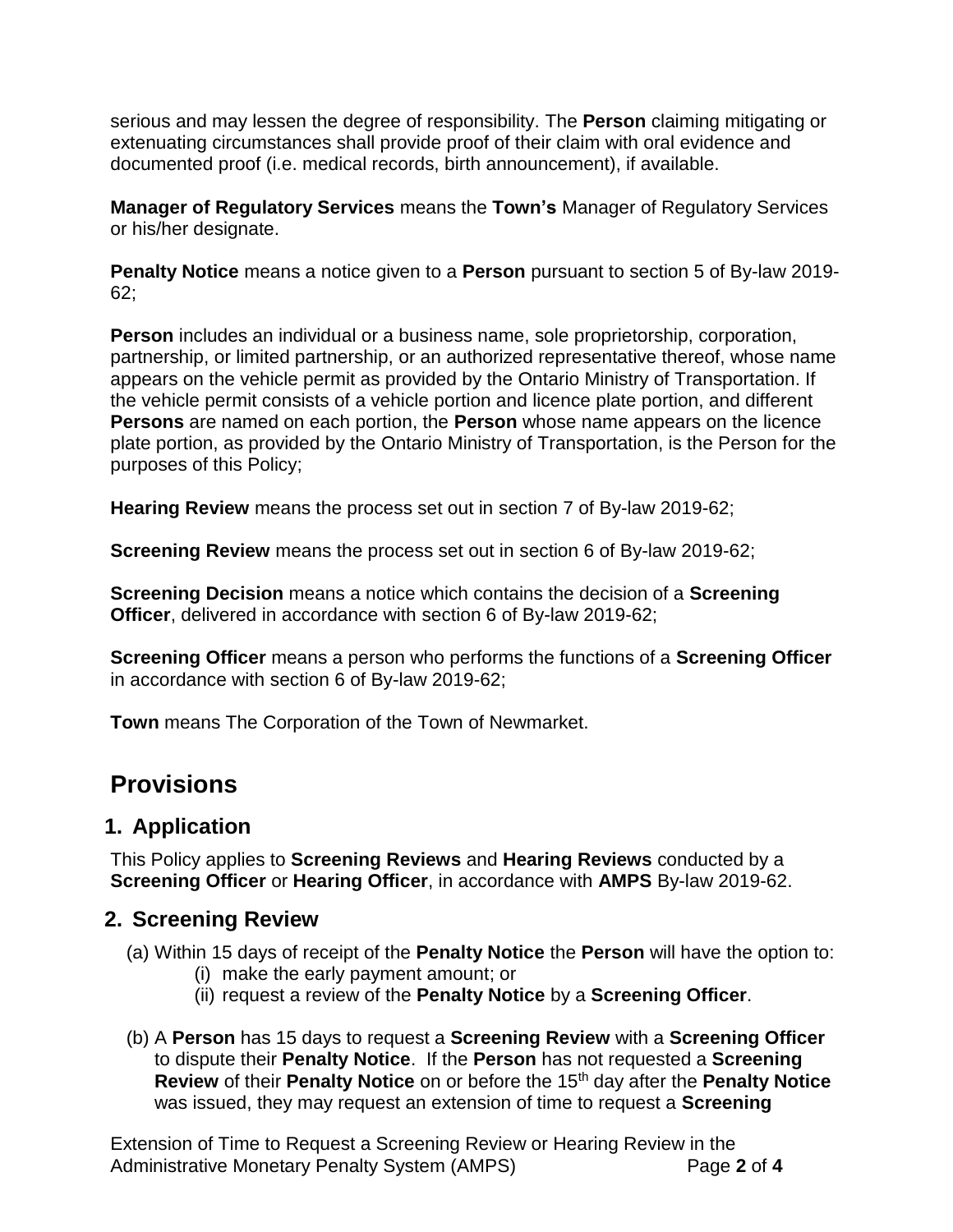**Review**. The **Person** shall make this request no later than 30 days after the issued date on the **Penalty Notice**.

- **2.1 Granting a Request for an Extension of Time to Request a Screening Review**
	- (a) The request may be granted if the **Person** requesting the extension demonstrates the existence of **Mitigating or Extenuating Circumstances** that prevented them from requesting a **Screening Review** within the original 15 day timeframe set out on the **Penalty Notice**.
	- (b) A **Person** may provide supporting written documentation and other information to the **Manager of Regulatory Services** to justify the **Mitigating or Extenuating Circumstances**.
	- (c) The decision to grant the request for a **Screening Review** will be at the sole discretion of the **Manager of Regulatory Services** and will be made in accordance with the **Manager of Regulatory Services'** Guide to Granting a Request for an Extension of Time to request a Screening Review.

#### **3. Hearing Review**

- (a) Following the receipt of a **Screening Decision** the person will have the option to:
	- (i) pay the total amount due listed on the **Screening Decision**; or
	- (ii)request a review of the **Screening Decision** by a **Hearing Officer**.
- (b) If a **Person** would like to request a **Hearing Review** of the **Screening Decision** they must do so on or before the payment due date listed on their **Screening Decision**. If the person has not requested a **Hearing Review** of their **Screening Decision** on or before the payment due date listed on their **Screening Decision**, they may request an extension of time to request a **Hearing Review**. The **Person** may request an extension of time to request a Hearing Review no later than 15 days after the date the **Screening Decision** letter was issued.
- **3.1 Granting a Request for an Extension of Time to Request a Hearing Review**
	- (a) The request may be granted if the person requesting the extension demonstrates the existence of **Mitigating or Extenuating Circumstances** that prevented them from requesting a **Hearing Review** on or before the payment due date on the **Screening Decision**.
	- (b) A **Person** may provide supporting written documentation and other information to the **Manager of Regulatory Services** to justify the **Mitigating or Extenuating Circumstances**.
	- (c) The decision to grant the request for a **Hearing Review** will be at the sole discretion of the **Manager of Regulatory Services** and will be made in